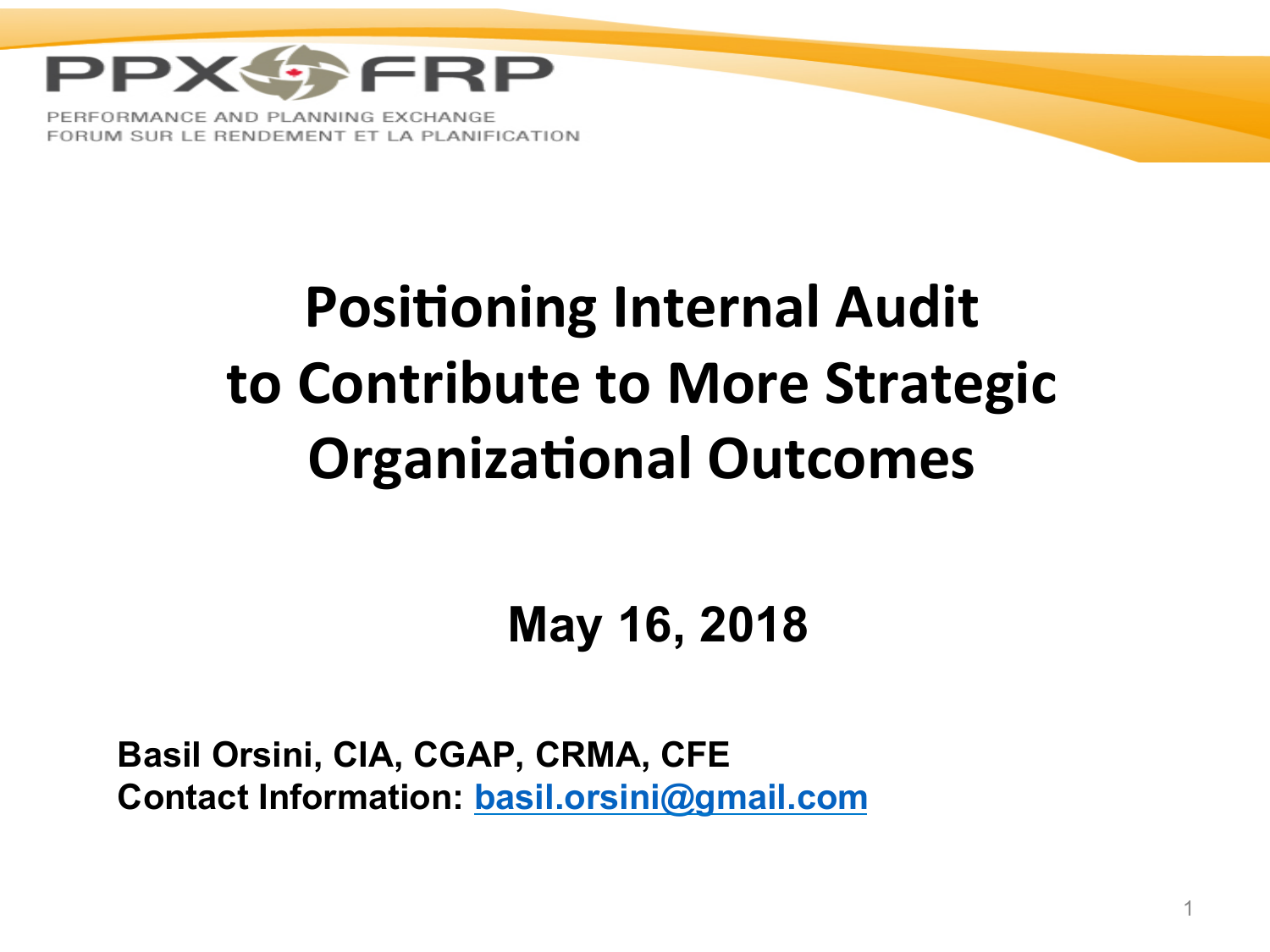

ORMANCE AND PLANNING EXCHANGE FORUM SUR LE RENDEMENT ET LA PLANIFICATION

### **Flow**

- Objectives for the Session
- Internal Audit in a Nutshell
- Need for Renewal
- Direction for Cultural Change
- Opportunities
- Enhanced Stakeholder Engagement in IA
- Canadian Benchmarking References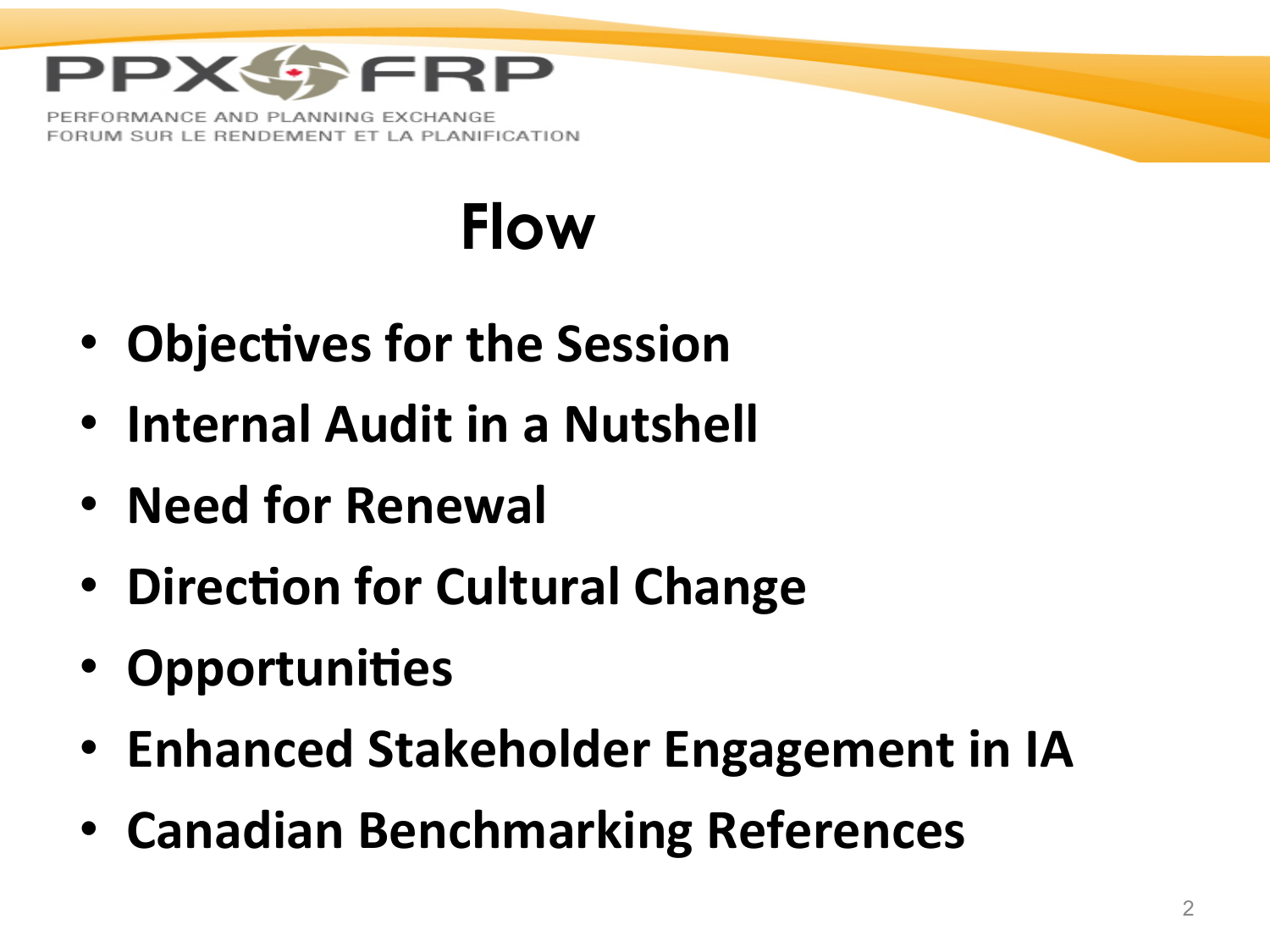

# **Objectives for the Session**

**Within the Government of Canada context:** 

- Awareness that cultural change is needed
- Operational changes leading to greater integration and better outcomes for their **organization**
- TB/IIA Standards enable cultural change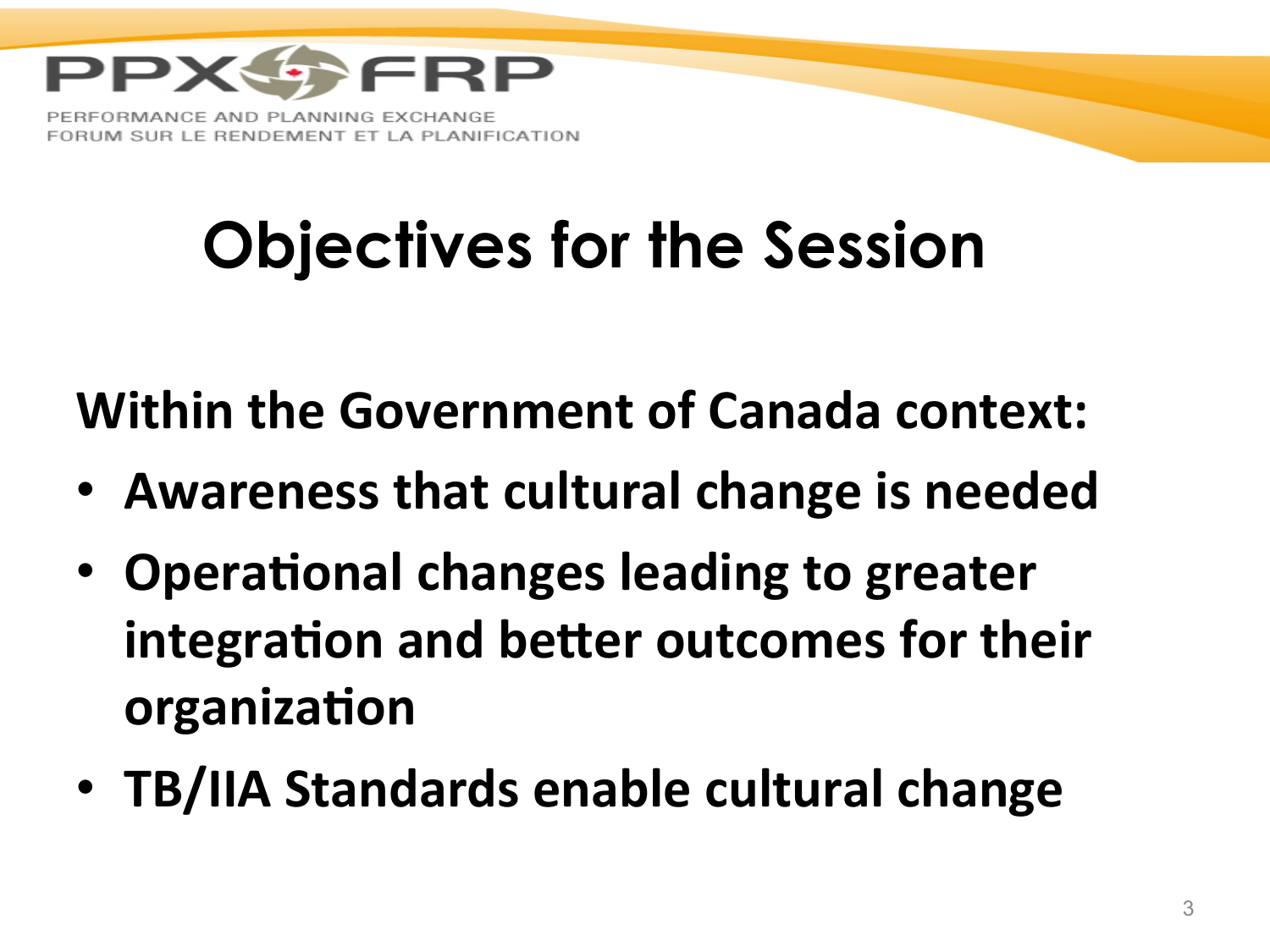

# **Internal Audit In A Nutshell**

- **Independence and objectivity**
- **Neutral stance**
- Governance, Risk Management and Internal **Control**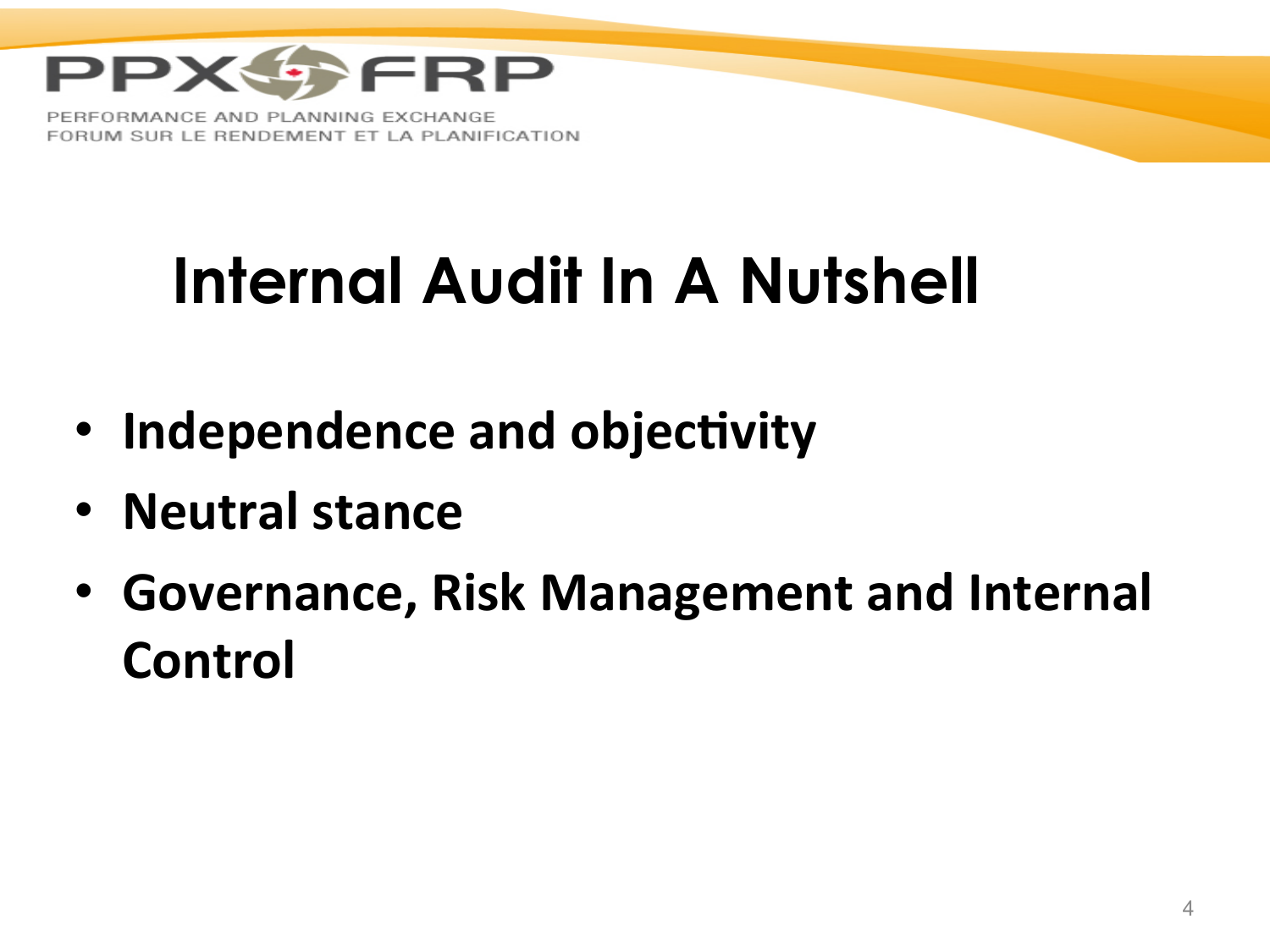

RMANCE AND PL IM SUR LE RENDEMENT ET LA PLANIFICATION

### **Need for Renewal**

- GoC Internal Audit is not adequately meeting **Treasury Board and International Standards for Internal Audit**
- Increases to the value of internal audit **reports**
- **Internal Audit needs new stories to tell**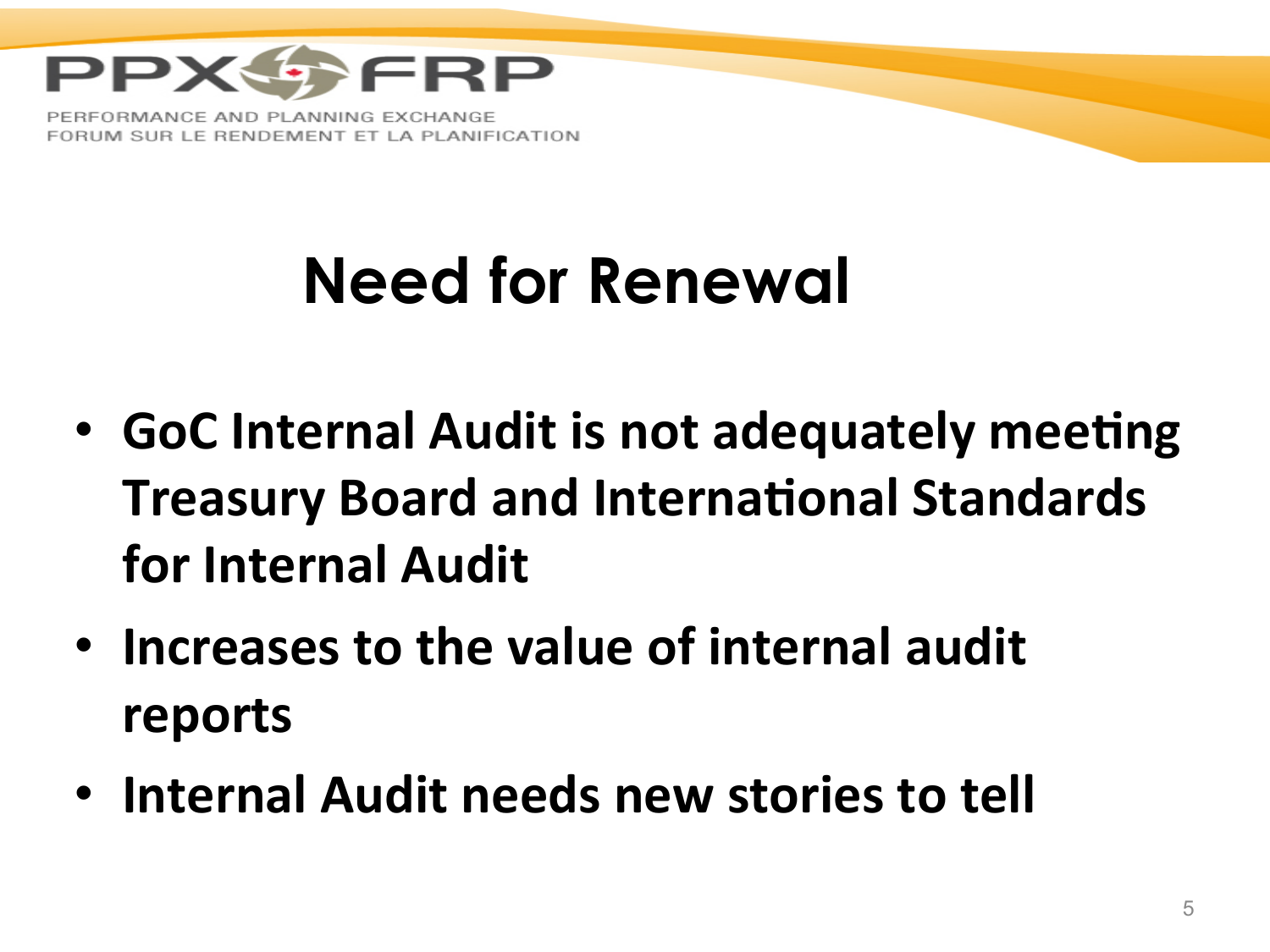

# **Direction for Cultural Change**

- Example provided by Financial Attest Auditing
- Canadian IA Innovation -> Control Self-**Assessment**
- Example of cultural change elsewhere **expanded paradigms in health and psychology**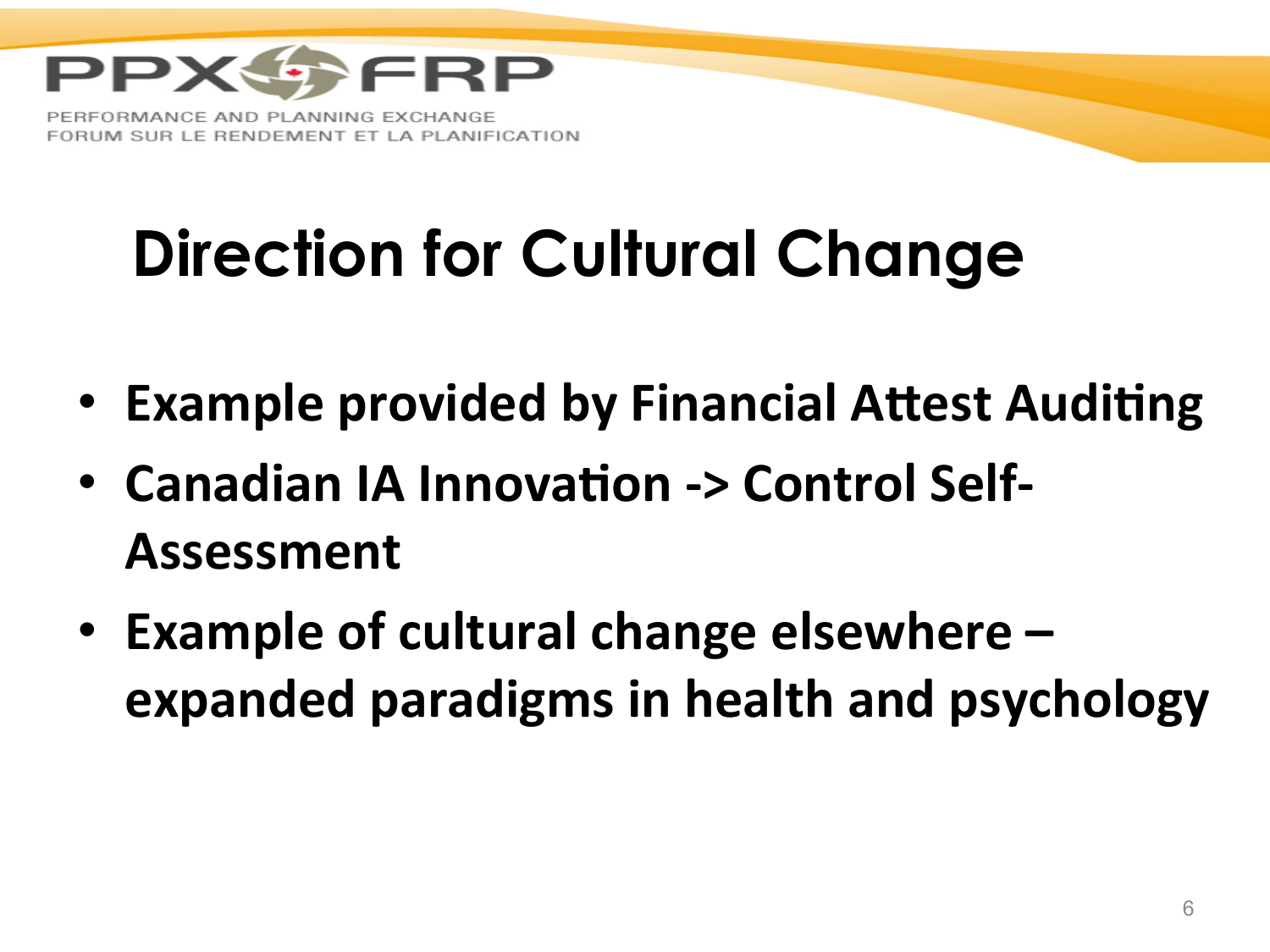

ORMANCE AND PLANNING EXCHANGE FORUM SUR LE RENDEMENT ET LA PLANIFICATION

# **Opportunities**

- Work within 'Knowledge Contexts' recognize **limits to "one size fits all" approaches**
- Greater collaboration enhanced learning for **key stakeholders in publicly funded programs**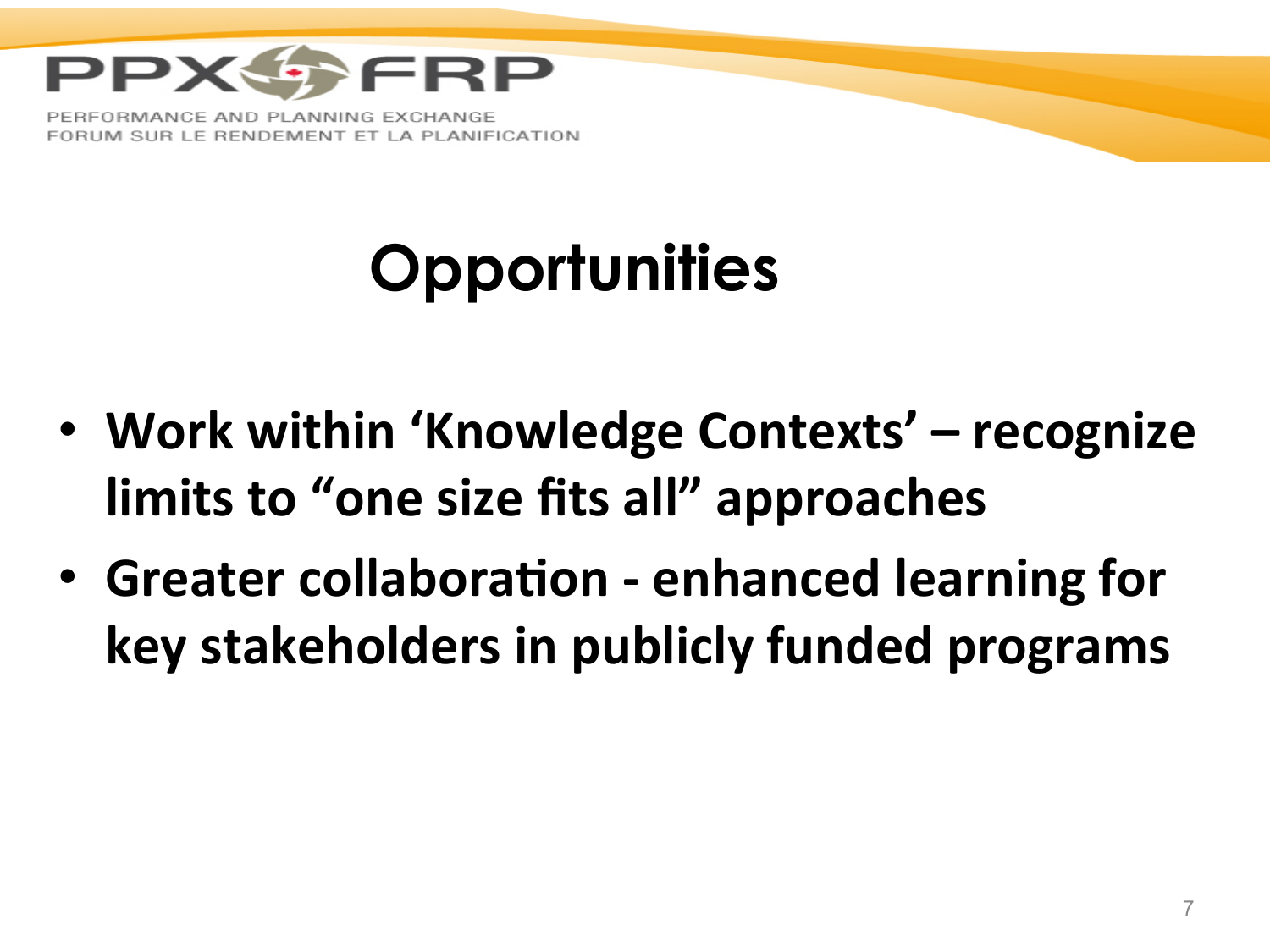

### **Enhanced Stakeholder Engagement in IA**

- **Risk-based internal audit planning**
- **Individual audit planning**
- **Internal audit examinations**
- Public internal audit reporting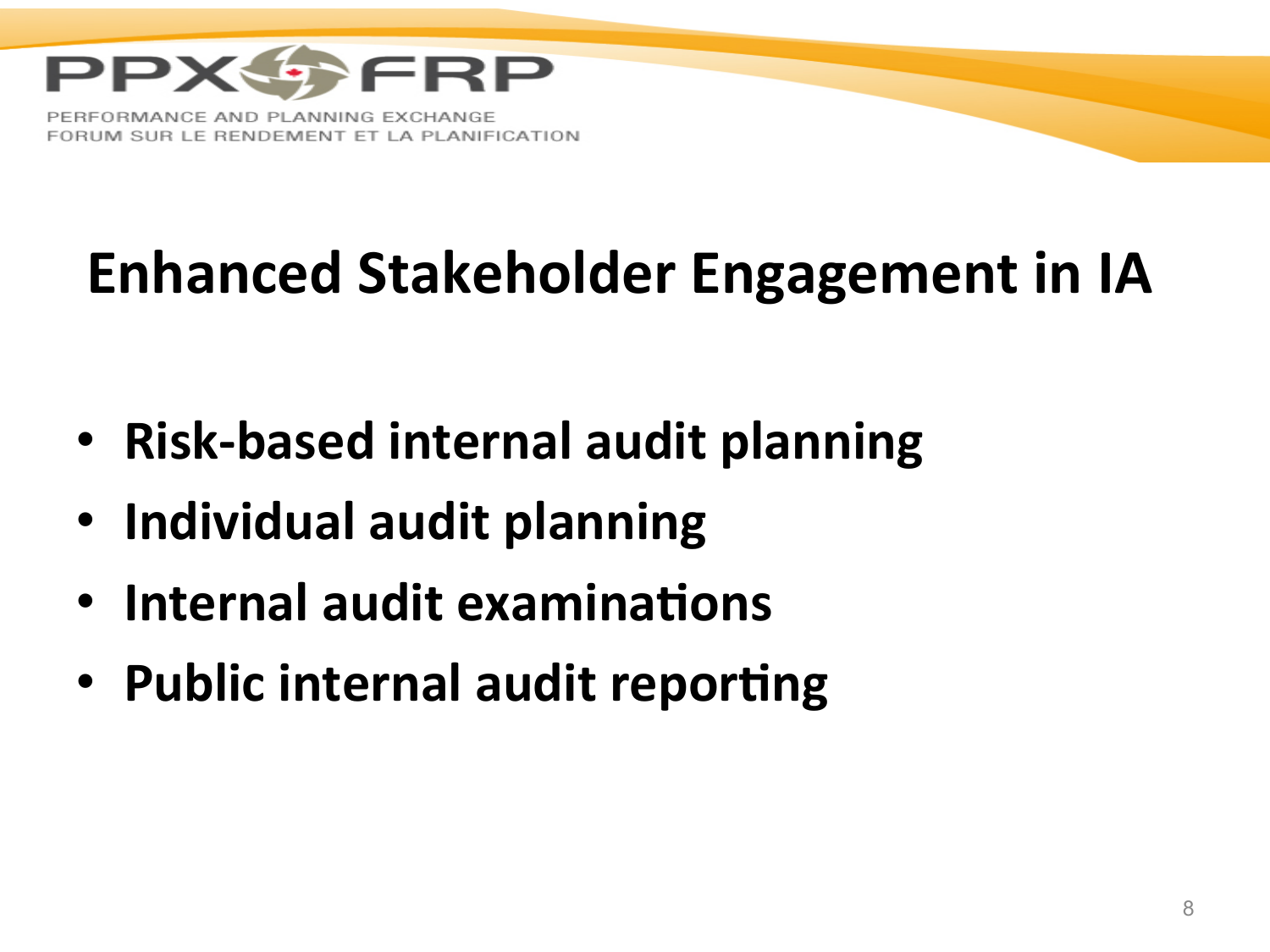

### **Risk-based audit planning**

- Working with corporate initiatives
- Addressing risks across, within and beyond **organizations**
- Reinforcing strengths as well as addressing **weaknesses**
- **Include positive audits**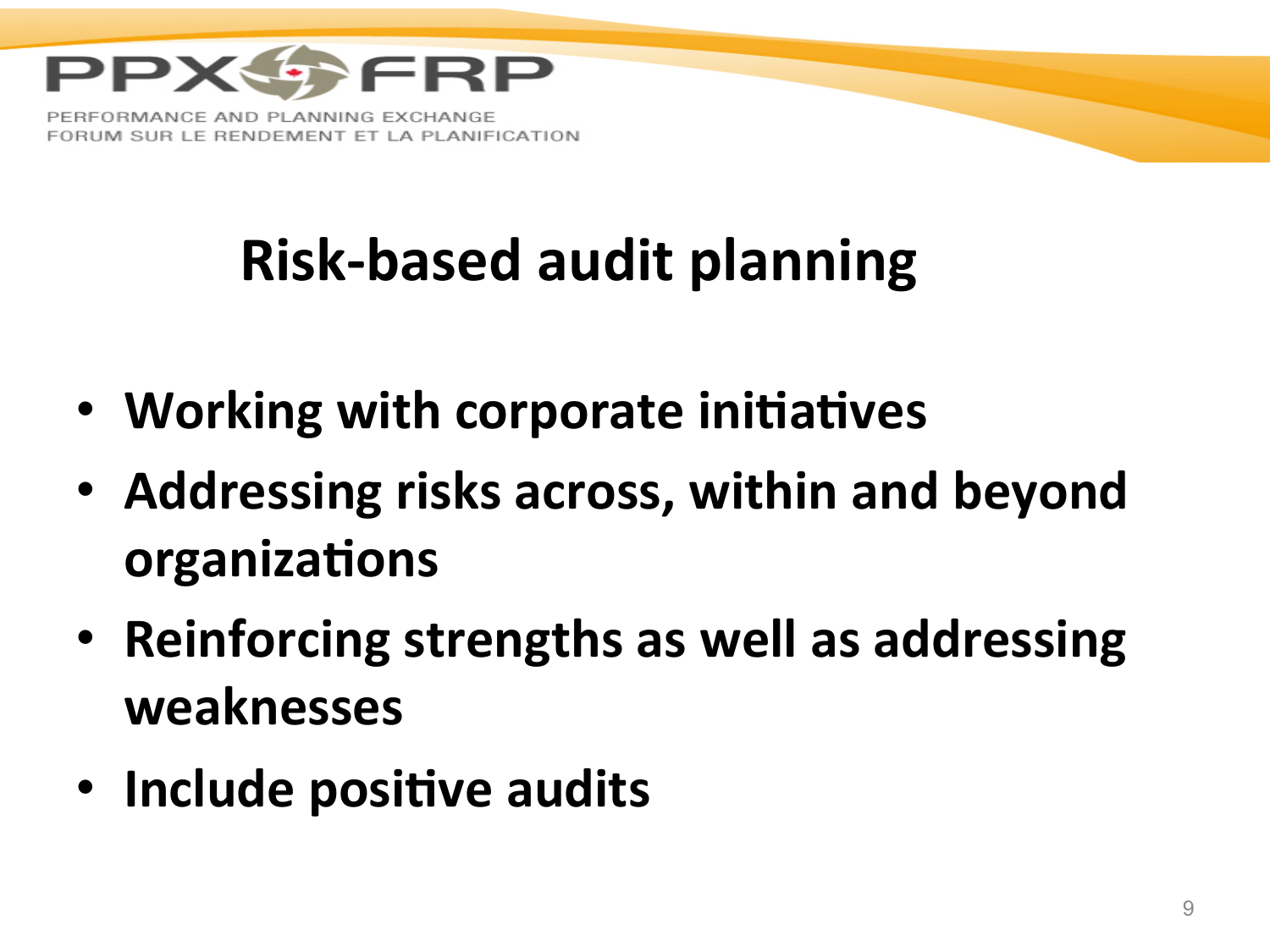

### **Individual audit planning**

- Tailoring of internal audit objectives
- **Sources for assessment criteria**
- **Enhanced scopes**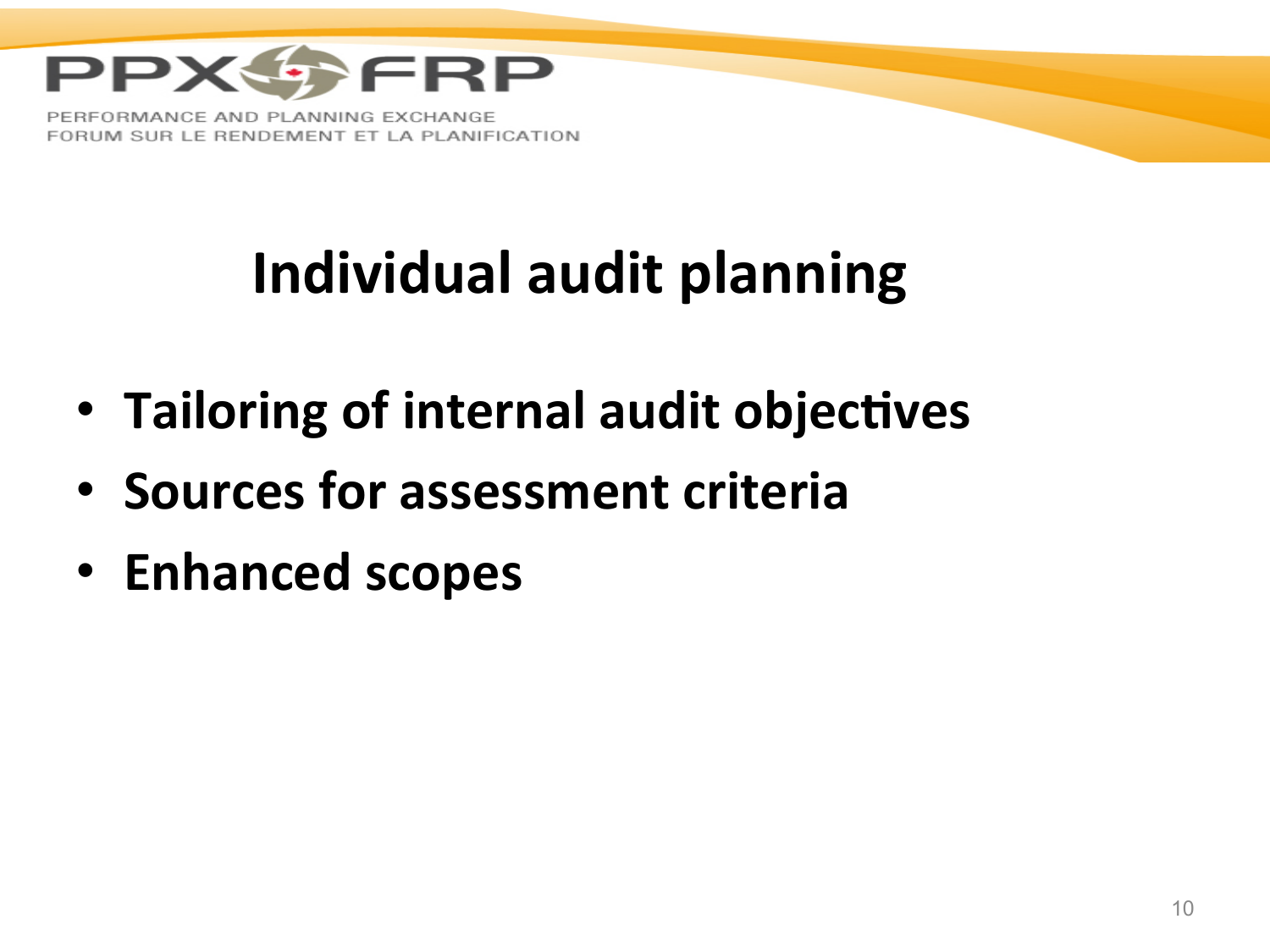

#### **Internal audit examinations**

- **Relations of findings, causes and impacts**
- Prepare to examine and report on over control
- Cost/benefit of potential recommendations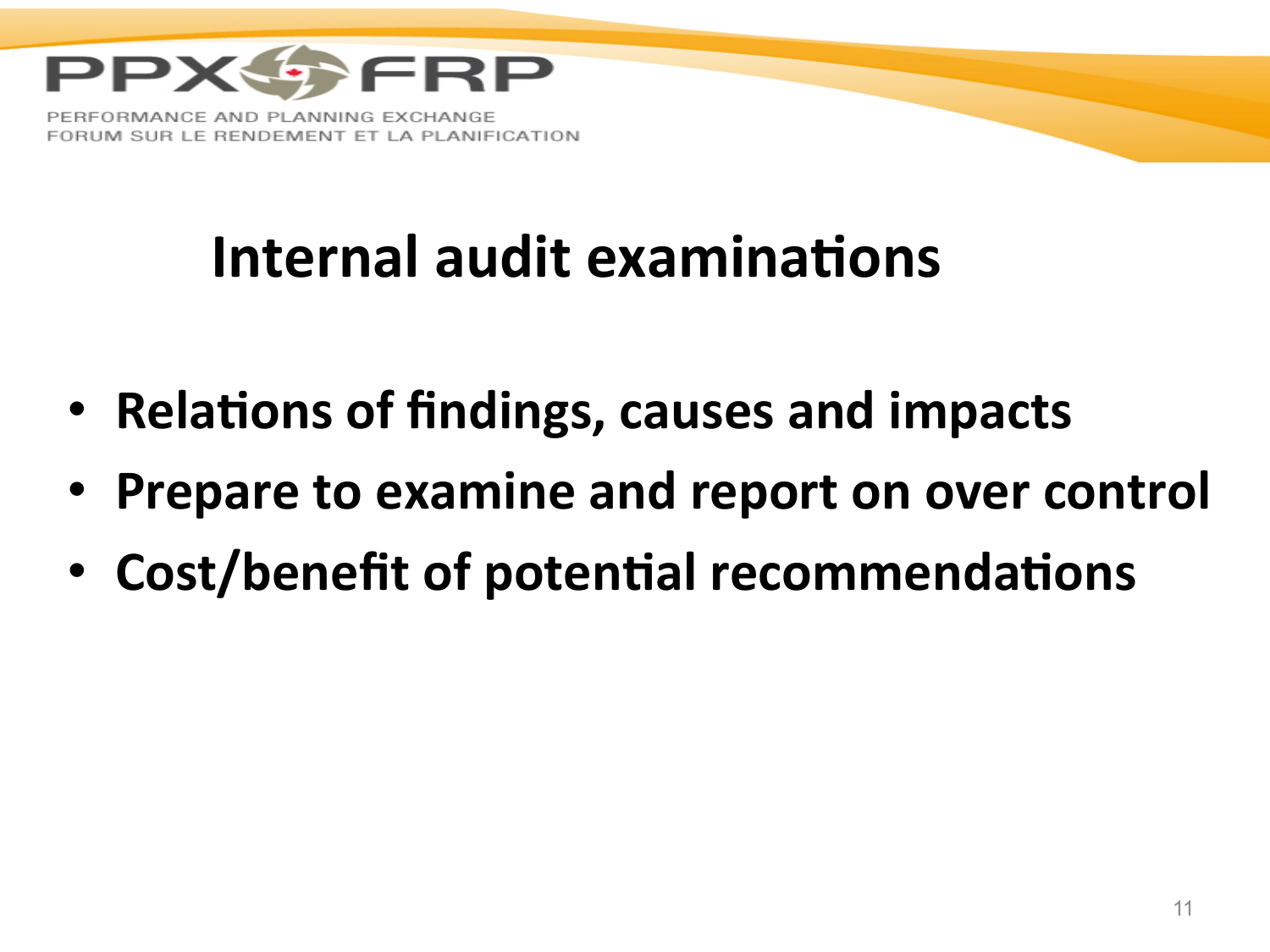

### **Public internal audit reporting**

- **Provide benchmarking information**
- Address needs of public stakeholders in story **telling and messaging**